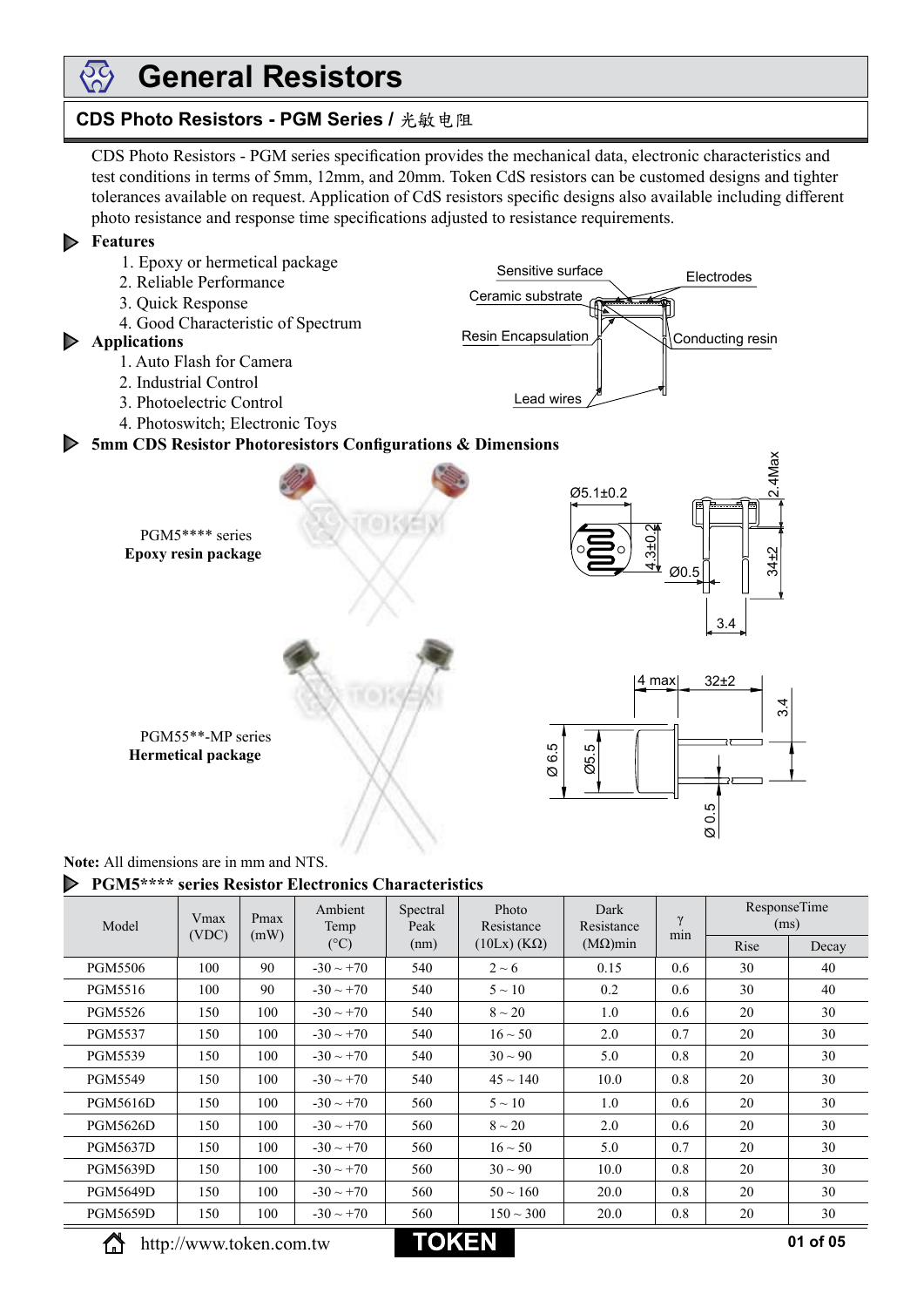#### $\mathfrak{F}$ **General Resistors**

| Model             | Vmax<br>(VDC) | Pmax<br>(mW) | Ambient<br>Temp<br>$(^{\circ}C)$ | Spectral<br>Peak<br>(nm) | Photo<br>Resistance    | Dark<br>Resistance<br>$(M\Omega)$ min | $\gamma$ | Response Time<br>(ms) |       |
|-------------------|---------------|--------------|----------------------------------|--------------------------|------------------------|---------------------------------------|----------|-----------------------|-------|
|                   |               |              |                                  |                          | $(10Lx)$ (K $\Omega$ ) |                                       | min      | Rise                  | Decay |
| <b>PGM5506-MP</b> | 100           | 90           | $-30 \sim +70$                   | 540                      | $2 \sim 6$             | 0.15                                  | 0.6      | 30                    | 40    |
| <b>PGM5516-MP</b> | 100           | 90           | $-30 \sim +70$                   | 540                      | $5 \sim 10$            | 0.2                                   | 0.6      | 30                    | 40    |
| <b>PGM5526-MP</b> | 150           | 100          | $-30 \sim +70$                   | 540                      | $8 \sim 20$            | 1.0                                   | 0.6      | 20                    | 30    |
| <b>PGM5537-MP</b> | 150           | 100          | $-30 \sim +70$                   | 540                      | $16 \sim 50$           | 2.0                                   | 0.7      | 20                    | 30    |
| <b>PGM5539-MP</b> | 150           | 100          | $-30 \sim +70$                   | 540                      | $30 \sim 90$           | 5.0                                   | 0.8      | 20                    | 30    |
| <b>PGM5549-MP</b> | 150           | 100          | $-30 \sim +70$                   | 540                      | $45 \sim 140$          | 10.0                                  | 0.8      | 20                    | 30    |

## **PGM55\*\*-MP series Resistor Electronics Characteristics**

## **12mm CDS Photoresistors Resistor Configurations & Dimensions**



**Note:**All dimensions are in mm and NTS.

**PGM12\*\* series Resistor Electronics Characteristics**

| Model          | Vmax<br>(VDC) | Pmax<br>(mW) | Ambient<br>Temp | Spectral<br>Peak | Photo<br>Resistance    | Dark<br>Resistance<br>$(M\Omega)$ min | $\gamma$<br>min | Response Time<br>(ms) |       |
|----------------|---------------|--------------|-----------------|------------------|------------------------|---------------------------------------|-----------------|-----------------------|-------|
|                |               |              | $({}^{\circ}C)$ | (nm)             | $(10Lx)$ (K $\Omega$ ) |                                       |                 | Rise                  | Decay |
| <b>PGM1200</b> | 250           | 250          | $-30 \sim +70$  | 560              | $2 - 5$                | 1.0                                   | 0.6             | 30                    | 40    |
| <b>PGM1201</b> | 250           | 250          | $-30 \sim +70$  | 560              | $4 \sim 10$            | 2.0                                   | 0.7             | 30                    | 30    |
| <b>PGM1202</b> | 250           | 250          | $-30 \sim +70$  | 560              | $8 - 20$               | 5.0                                   | 0.7             | 30                    | 30    |
| PGM1203        | 250           | 250          | $-30 \sim +70$  | 560              | $18 - 50$              | 10                                    | 0.8             | 30                    | 30    |
| <b>PGM1204</b> | 250           | 250          | $-30 \sim +70$  | 560              | $45 \sim 150$          | 20                                    | 0.8             | 30                    | 30    |
| <b>PGM1205</b> | 250           | 250          | $-30 \sim +70$  | 560              | $140 - 300$            | 20                                    | 0.8             | 30                    | 30    |

 $\sigma$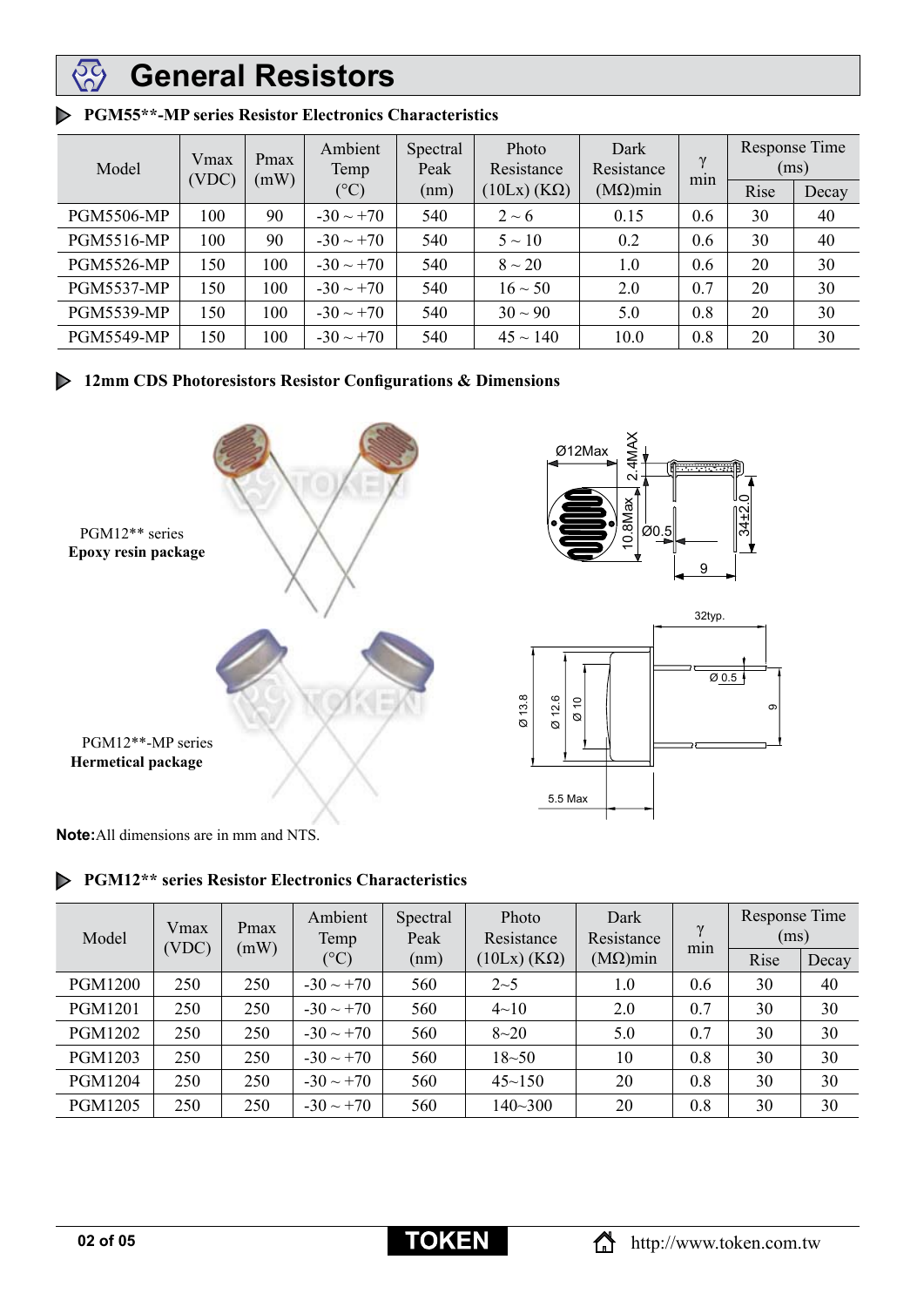#### **General Resistors** 55)<br>102

| Model             | Vmax<br>(VDC) | Pmax<br>(mW) | Ambient<br>Temp<br>$({}^{\circ}C)$ | Photo<br>Spectral<br>Peak<br>Resistance | Dark<br>Resistance     | $\gamma$        | <b>Response Time</b><br>(ms) |      |       |
|-------------------|---------------|--------------|------------------------------------|-----------------------------------------|------------------------|-----------------|------------------------------|------|-------|
|                   |               |              |                                    | (nm)                                    | $(10Lx)$ (K $\Omega$ ) | $(M\Omega)$ min | min                          | Rise | Decay |
| <b>PGM1200-MP</b> | 250           | 250          | $-30 \sim +70$                     | 560                                     | $2 - 5$                | 1.0             | 0.6                          | 30   | 40    |
| <b>PGM1201-MP</b> | 250           | 250          | $-30 \sim +70$                     | 560                                     | $4 - 10$               | 2.0             | 0.7                          | 30   | 30    |
| <b>PGM1202-MP</b> | 250           | 250          | $-30 \sim +70$                     | 560                                     | $8 - 20$               | 5.0             | 0.7                          | 30   | 30    |
| <b>PGM1203-MP</b> | 250           | 250          | $-30 \sim +70$                     | 560                                     | $18 - 50$              | 10              | 0.8                          | 30   | 30    |
| <b>PGM1204-MP</b> | 250           | 250          | $-30 \sim +70$                     | 560                                     | $45 \sim 150$          | 20              | 0.8                          | 30   | 30    |
| <b>PGM1205-MP</b> | 250           | 250          | $-30 \sim +70$                     | 560                                     | $140 - 300$            | 20              | 0.8                          | 30   | 30    |

## **PGM12\*\*-MP series Resistor Electronics Characteristics**

**20mm CDS Resistor Photoresistors Configurations & Dimensions**



**Note:**All dimensions are in mm and NTS.

## **PGM20\*\* series Resistor Electronics Characteristics**

| Model          | Vmax  | Pmax | Ambient<br>Temp $(^{\circ}C)$ | Spectral<br>Peak<br>(nm) | Photo<br>Resistance<br>$(10Lx)$ (K $\Omega$ ) | Dark<br>Resistance<br>$(M\Omega)$ min | $\gamma$<br>min | <b>ResponseTime</b><br>(ms) |       |
|----------------|-------|------|-------------------------------|--------------------------|-----------------------------------------------|---------------------------------------|-----------------|-----------------------------|-------|
|                | (VDC) | (mW) |                               |                          |                                               |                                       |                 | Rise                        | Decay |
| <b>PGM2000</b> | 500   | 500  | $-30 \sim +70$                | 560                      | $2 - 5$                                       | 1.0                                   | 0.6             | 30                          | 40    |
| <b>PGM2001</b> | 500   | 500  | $-30 \sim +70$                | 560                      | $4 \sim 10$                                   | 2.0                                   | 0.7             | 30                          | 30    |
| <b>PGM2002</b> | 500   | 500  | $-30 \sim +70$                | 560                      | $8 - 20$                                      | 5.0                                   | 0.7             | 30                          | 30    |
| <b>PGM2003</b> | 500   | 500  | $-30 \sim +70$                | 560                      | $18 - 50$                                     | 10                                    | 0.8             | 30                          | 30    |
| <b>PGM2004</b> | 500   | 500  | $-30 \sim +70$                | 560                      | $45 - 150$                                    | 20                                    | 0.8             | 30                          | 30    |
| <b>PGM2005</b> | 500   | 500  | $-30 \sim +70$                | 560                      | $140 - 300$                                   | 20                                    | 0.8             | 30                          | 30    |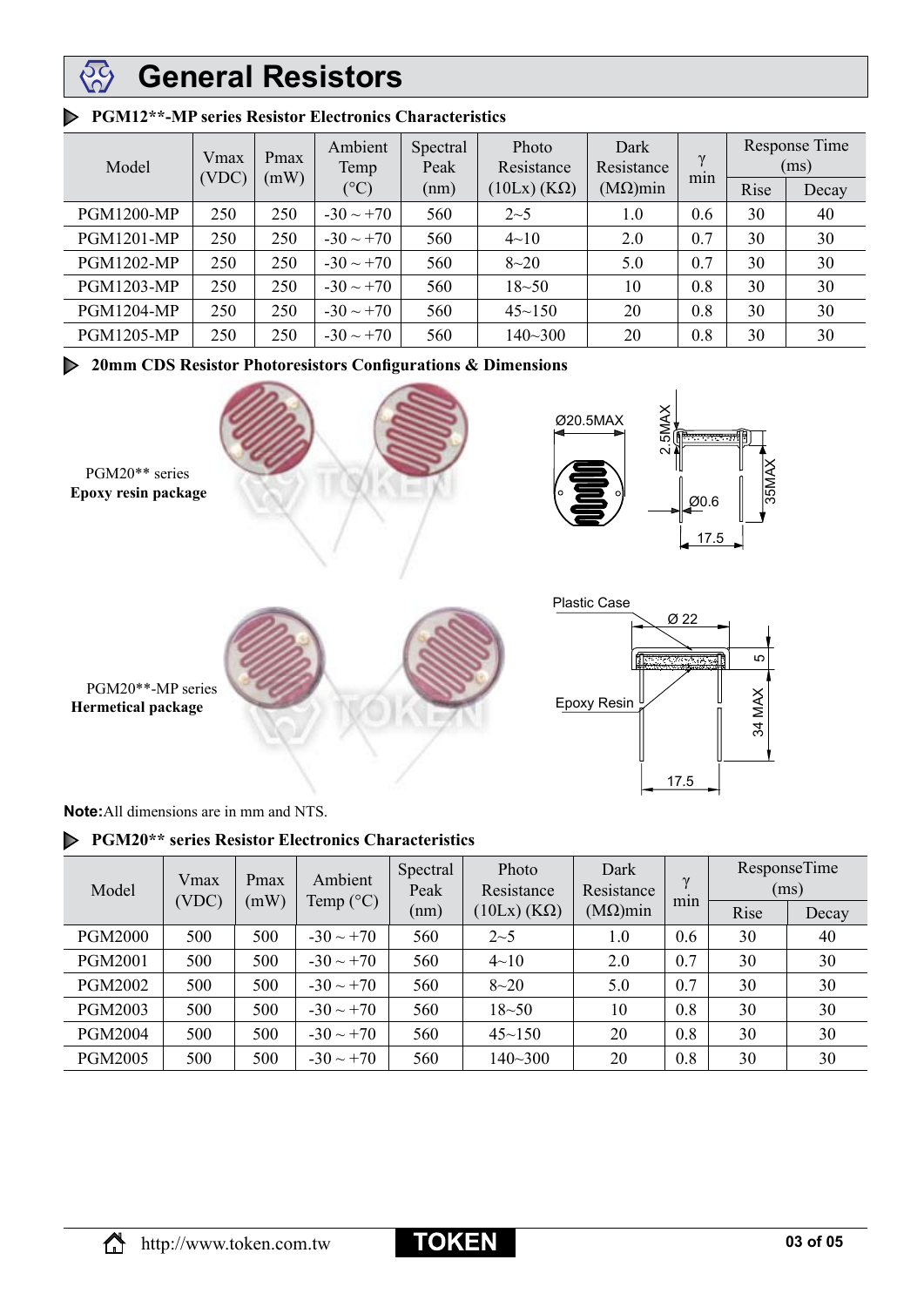# **General Resistors**

| Model             | Vmax<br>(VDC) |      |                |           |                        |                 | Pmax | Ambient<br>Temp $(^{\circ}C)$ | Spectral | Photo<br>Resistance | Dark<br>Resistance | $\gamma$ |  | Response Time<br>(ms) |
|-------------------|---------------|------|----------------|-----------|------------------------|-----------------|------|-------------------------------|----------|---------------------|--------------------|----------|--|-----------------------|
|                   |               | (mW) |                | Peak (nm) | $(10Lx)$ (K $\Omega$ ) | $(M\Omega)$ min | min  | Rise                          | Decay    |                     |                    |          |  |                       |
| <b>PGM2000-PP</b> | 500           | 500  | $-30 \sim +70$ | 560       | $2 - 5$                | 1.0             | 0.6  | 30                            | 40       |                     |                    |          |  |                       |
| <b>PGM2001-PP</b> | 500           | 500  | $-30 \sim +70$ | 560       | $4 \sim 10$            | 2.0             | 0.7  | 30                            | 30       |                     |                    |          |  |                       |
| <b>PGM2002-PP</b> | 500           | 500  | $-30 \sim +70$ | 560       | $8 - 20$               | 5.0             | 0.7  | 30                            | 30       |                     |                    |          |  |                       |
| <b>PGM2003-PP</b> | 500           | 500  | $-30 \sim +70$ | 560       | $18 - 50$              | 10              | 0.8  | 30                            | 30       |                     |                    |          |  |                       |
| <b>PGM2004-PP</b> | 500           | 500  | $-30 \sim +70$ | 560       | $45 - 150$             | 20              | 0.8  | 30                            | 30       |                     |                    |          |  |                       |
| <b>PGM2005-PP</b> | 500           | 500  | $-30 \sim +70$ | 560       | 140~300                | 20              | 0.8  | 30                            | 30       |                     |                    |          |  |                       |

## **PGM20\*\*-MP series Resistor Electronics Characteristics**

## **Terminology**

1. Light Resistance: Measured at 10 lux with standard light A (2854K-color temperature) and 2hr. preillumination at 400-600 lux prior testing.

- 2. Dark Resistance : Measured at 10th seconds after closing 10 lux.
- 3. Gamma characteristic:

Under 10 lux and 100 lux and given by

 $\gamma = \log(R10/R100) / \log(100/10) = \log(R10/R100)$ 

R10, R100: resistance at 10 lux and 100 lux. The tolerance of  $\gamma$  is  $\pm 0.1$ .

- 4. Pmax: Max power dissipation at ambient temperature of 25°C.At higher ambient temperature,the maximum power permissible may be lowered.
- 5. Vmax: Max voltage in darkness that may be applied to the device continuously.
- 6. Spectral peak: Spectral sensitivity of photoresistors depends on the wavelength of light they are exposed to and in accordance with fig 2. The tolerance of spectral peak is  $\pm$ 50nm.
- **CDS Resistor Spectral Response** $\triangleright$



#### D **Physical and Environmental Characteristics**

| <b>ITEM</b>                      | <b>CONDITIONS</b>                                                                                                                                                                                        | <b>PERFORMANCE</b>                            |
|----------------------------------|----------------------------------------------------------------------------------------------------------------------------------------------------------------------------------------------------------|-----------------------------------------------|
| Solderability                    | Put the terminals into welding tank at temp. $230 \pm 5^{\circ}$ C for $2 \pm 0.5$ s<br>(terminal roots are 5mm away from the tin surface).                                                              | wetting>95%                                   |
| Temperature Changing             | Change of temperature in accordance with: TA: -40°C<br>TB: +60°C Number of cycles: 5 Exposure duration: 30min                                                                                            | Drift of R10 = $\pm$ 20%<br>No visible damage |
| Constant humidity<br>and heat    | 1. Put the device in test box at Temperature: $60\pm5^{\circ}$<br>CHumidity: 90-95% Illumination: 0lux Duration: 100h<br>2. Take the device and measure after 24h at normal<br>temperature and humidity. | Drift of R10= $\pm$ 30%<br>No visible damage  |
| <b>Constant load Temperature</b> | At $25 \pm 5^{\circ}$ C<br>Illumination: 150lux at rated power<br>Duration: 600h                                                                                                                         | No visible damage                             |
| Wire Terminals Strength          | Bend the wire terminal at its root to 90 degree, and then bend it to<br>a opposite direction.                                                                                                            | No visible damage                             |
| Vibration                        | Frequency: 50Hz<br>Swing: 1.5mm with<br>Directions: parallel to ceramic substrate normal to ceramic sub-<br>strate. Duration:2h                                                                          | No visible dam                                |